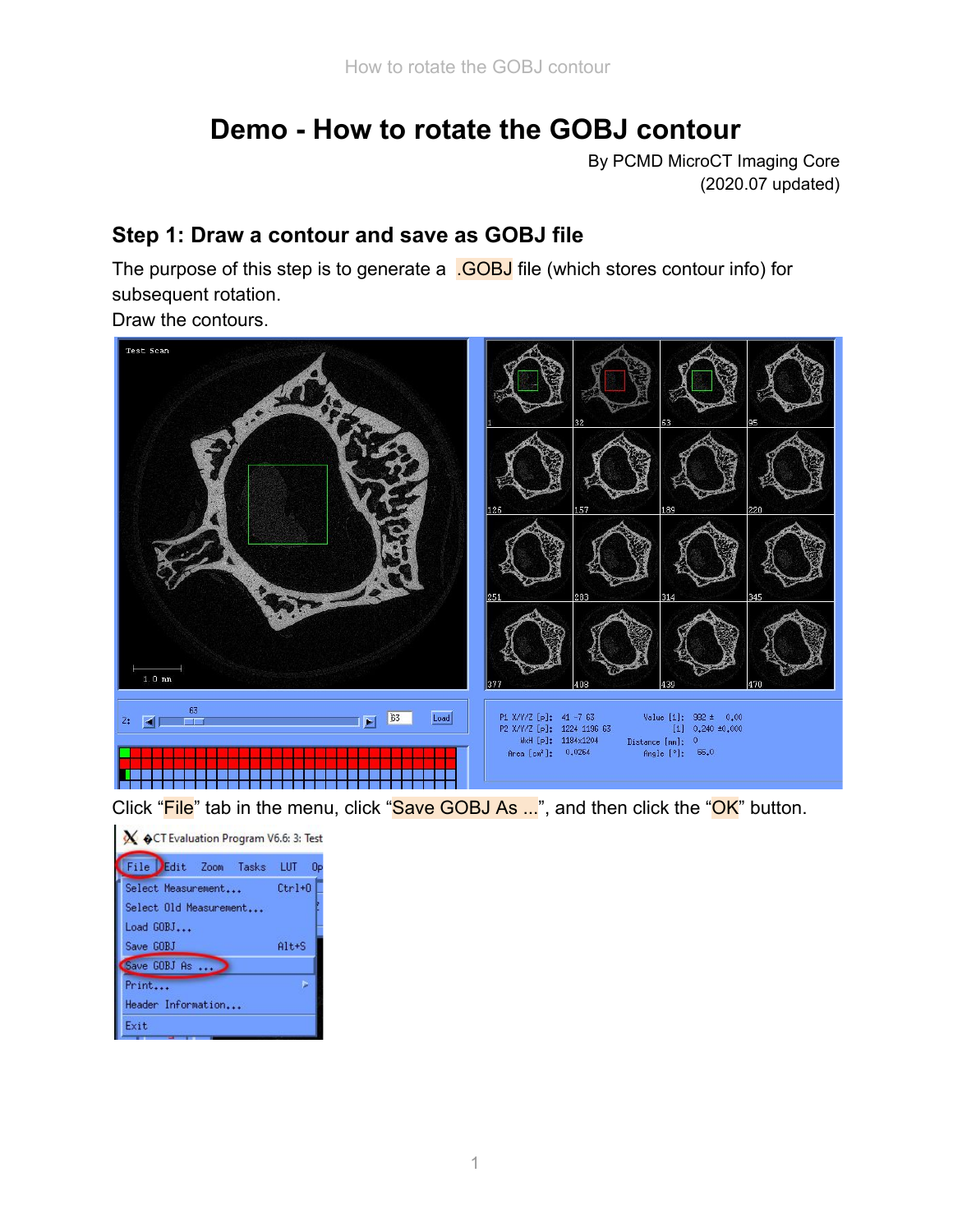### **Step 2: Angle Measurement**

*(Note: If you already know the angle you wish to rotate your GOBJ contour, please proceed directly to Step 3.)*

Click the Angle button



Drag the end of each line to your desired angle



Then, you can see the angle info on the right

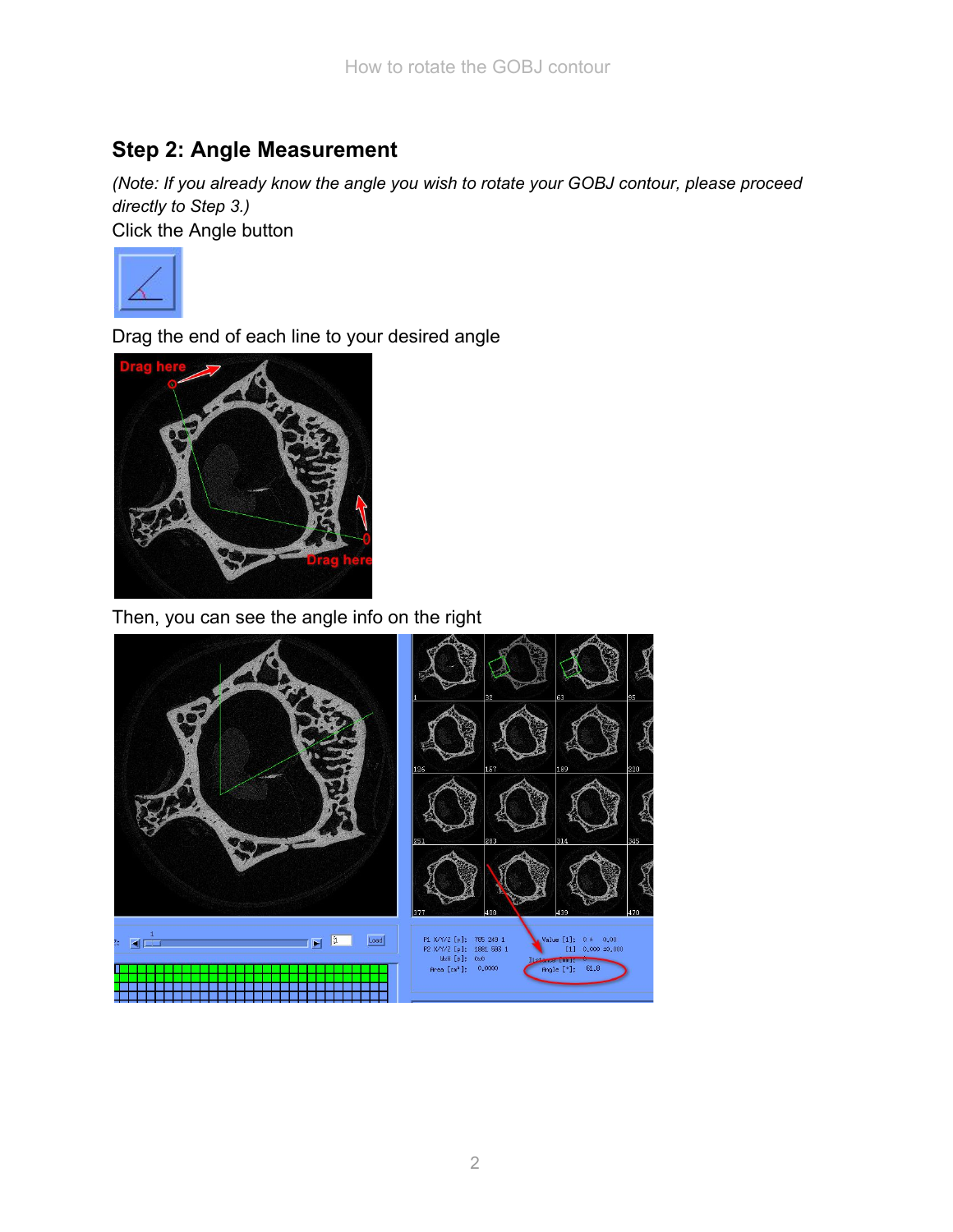| Click 'T'   <u>Limbur</u>                        |                                               |                                           |
|--------------------------------------------------|-----------------------------------------------|-------------------------------------------|
| Click "Select"                                   |                                               |                                           |
| $\mathbf{X}$ 3D-Evaluation                       |                                               | X                                         |
|                                                  | Task: Default Evaluation (or Site Code based) | Select                                    |
| VOI Start:                                       | Dim:                                          | Segmentation:                             |
| X: 342<br>1594                                   |                                               | ◆1 ◆2 ◆3 ◆1<br>Nore<br>$\qquad \qquad =$  |
| 1363<br>Y: 1545                                  | Default VOI                                   | $\cdot$ <sup>0</sup><br>$\Omega$          |
| 698<br>$Z: \begin{bmatrix} 1 \\ 1 \end{bmatrix}$ |                                               | <u> William William Street (1986)</u>     |
|                                                  |                                               | Couss Signs - Couss Support               |
|                                                  |                                               | $\mathbf 0$<br>$\mathbf 0$<br><u>mana</u> |
|                                                  |                                               | Lower Threshold (Meer Threshold           |
|                                                  |                                               | Preview Gragorale Peret                   |
|                                                  | <b>Start Evaluation</b>                       | Close Window                              |

## **Step 3: Rotate the GOBJ contour**

m.

**Contract Contract** 

Scroll down and select Task: 'GOBJ Contour In Plane Rotation' Click "Select"

| X Evaluation Script Selection                                                                                                                                                                                                                                                                                                                             |  | × |
|-----------------------------------------------------------------------------------------------------------------------------------------------------------------------------------------------------------------------------------------------------------------------------------------------------------------------------------------------------------|--|---|
| I<br>Filter:                                                                                                                                                                                                                                                                                                                                              |  |   |
| 19: Eval Trab, after AutoContour: normal 'trab,morpho'!<br>20: AutoALL: Contour Trab. And Trab. Eval<br>21: Calculate Auto Contour Trab. with _BORDER.GOBJ<br>22: MultiEval Trab&Whole&Cortex after Trab. AutoContour<br>23: AutoAll: AutoContour and MultiEval Trab&Whole&Cortex<br>25: BV/Density only Bone Eval_Callus<br>26: Bone Midshaft Evaluation |  |   |
| 27: ISQ Align Z<br>28: Convert to DICOM, cut-out and zip<br>29: GOBJ Contour In Plane Rotation                                                                                                                                                                                                                                                            |  |   |
| Rotate GOBJ contour at a clockwise angle specified by user.                                                                                                                                                                                                                                                                                               |  |   |
|                                                                                                                                                                                                                                                                                                                                                           |  |   |
| Select<br>Close Window                                                                                                                                                                                                                                                                                                                                    |  |   |

Enter the clockwise angle to rotate the contours (e.g.: 66 degrees) Click "Start Evaluation".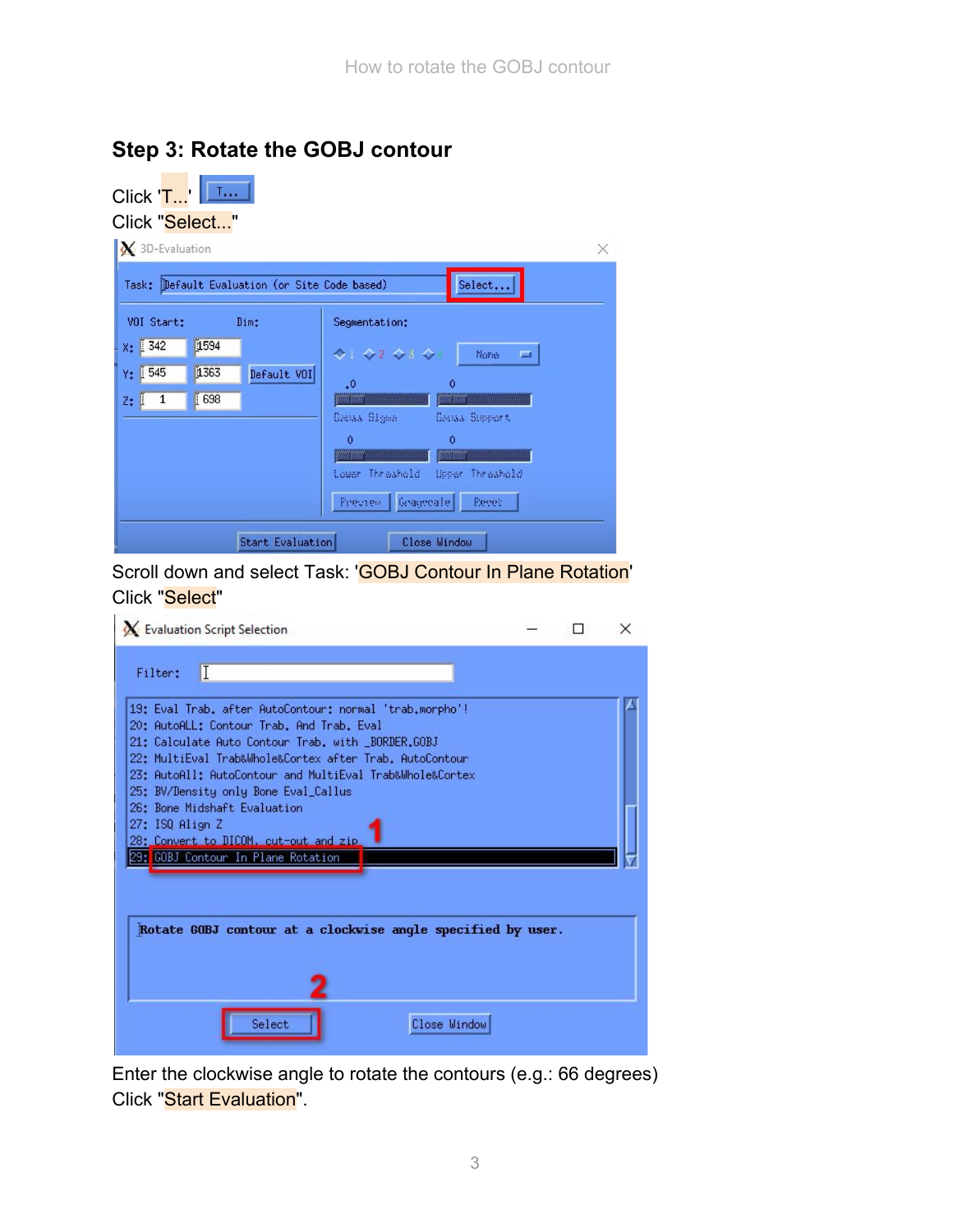| VOI Start:                                         | Dim:                                                         | Segmentation:                                                                                                                                                                                        |
|----------------------------------------------------|--------------------------------------------------------------|------------------------------------------------------------------------------------------------------------------------------------------------------------------------------------------------------|
| 1<br>Ŀ<br>1<br>1<br>$z:$ $\mathbb{I}$<br>Clockwise | [0048]<br>[0.48]<br>Default 901<br>$\sqrt{470}$<br>66.0<br>ŧ | 4:42434<br>None<br><b>EXT</b><br>$\alpha$<br>$\cdot$ 0<br><u> William St</u><br>GAILS Signs<br>Gauss Support<br>$\ddot{\text{o}}$<br>$\theta$<br>,,,,,,,,,,,,,<br>Lower Threshold<br>Upper Threshold |
|                                                    | Start Evaluation                                             | Freview Graycosle<br>Eggeb<br>Close Window                                                                                                                                                           |

### **Step 4: Load the rotated GOBJ contour (generated in Step 3)**

Option 1: Click "Select Measurement..." and reload the image. Option 2: Click "File" tab in the menu, then "Load GOBJ...".

| OCT Evaluation Program V6.6: 3: Test |
|--------------------------------------|
| File Edit Zoom Tasks LUT<br>Ūp       |
| $[$ trl+0 $]$                        |
|                                      |
|                                      |
| Alt+S                                |
|                                      |
|                                      |
|                                      |
|                                      |
|                                      |

Select the GOBJ generated in Step 2 Click "Replace" button Click "OK".